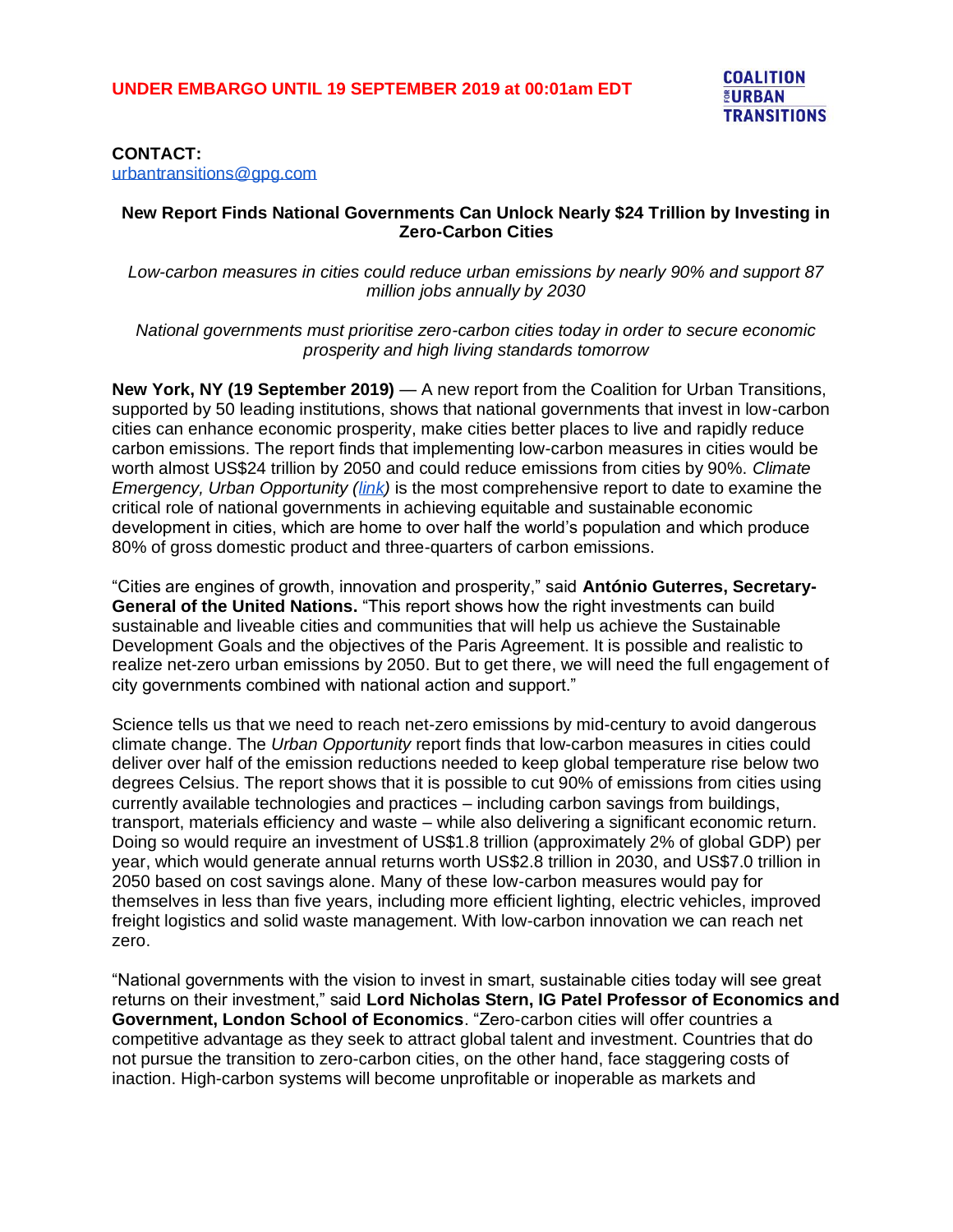## **UNDER EMBARGO UNTIL 19 SEPTEMBER 2019 at 00:01am EDT**

regulations evolve, and the result will be stranded assets and workers left behind as industries fail or relocate."

The report also demonstrates that in addition to the economic benefits, compact, connected and clean cities provide a higher standard of living and greater opportunity for all. Investments in low-carbon measures in cities could support 87 million jobs annually by 2030. These measures will also reduce choking air pollution, cut chronic traffic congestion, and improve worker productivity. Urban populations are growing fast, and trillions of dollars will be invested in urban infrastructure in the next decade. National governments must seize this brief window of opportunity, as decisions made about cities in the next decade will put countries on a path to prosperity and resilience - or decline and vulnerability.

Cities offer us an unparalleled opportunity to conserve resources and live within our planetary boundaries. Currently, creeping urban sprawl threatens vital agricultural land and forests: between 2000 and 2014, urban settlements expanded by an area of land twice the size of Sri Lanka. Creating more compact, connected cities would protect biodiversity, safeguard food and water security and enhance resilience to new climate hazards - all while cutting emissions from land use change.

The need for a zero-carbon urban transition is immediate, and the costs of inaction could be devastating. Over ten percent of the world's population, 820 million people, live in coastal zones prone to sea level rise, and 86 percent of them live in urban or quasi-urban areas.

"Los Angeles and cities worldwide are on the front lines of the impacts of climate change -- and we stand front and center in the fight to address it," said **Eric Garcetti, Mayor of Los Angeles and C40 Cities Vice-Chair**. "Mayors recognize the critical role that national governments can play to reverse the climate crisis, and are ready to partner with our federal leaders to advance our work to protect our most vulnerable residents, strengthen global health, and create a lowcarbon, green economy that works for everyone."

Many city governments are already playing an active role in tackling the climate crisis: nearly 10,000 cities and local governments have committed to set emissions reduction targets. However, even the largest and most powerful city governments can only deliver a fraction of their mitigation potential on their own: the *Urban Opportunity* report shows that local governments have direct power over less than 1/3 of the emissions reduction potential in their cities. National and state governments have power over a further 1/3. More than a 1/3 depends on different levels of government working together to cut emissions, making the future of cities a vital collaborative effort.

"In signing the Paris Agreement, national governments committed to tackling climate change," said **Christiana Figueres, Vice-Chair, Global Covenant of Mayors and Former Executive Secretary, UNFCCC**. "As public demand for climate action grows, countries can harness the dynamism and creativity of cities to increase the ambition of their Nationally Determined Contributions ahead of COP26 next year."

Launched just ahead of the U.N Climate Action Summit, the *Urban Opportunity* report provides the evidence and confidence that governments need to submit more ambitious Nationally Determined Contributions in 2020, and to propel inclusive, zero-carbon cities to the heart of their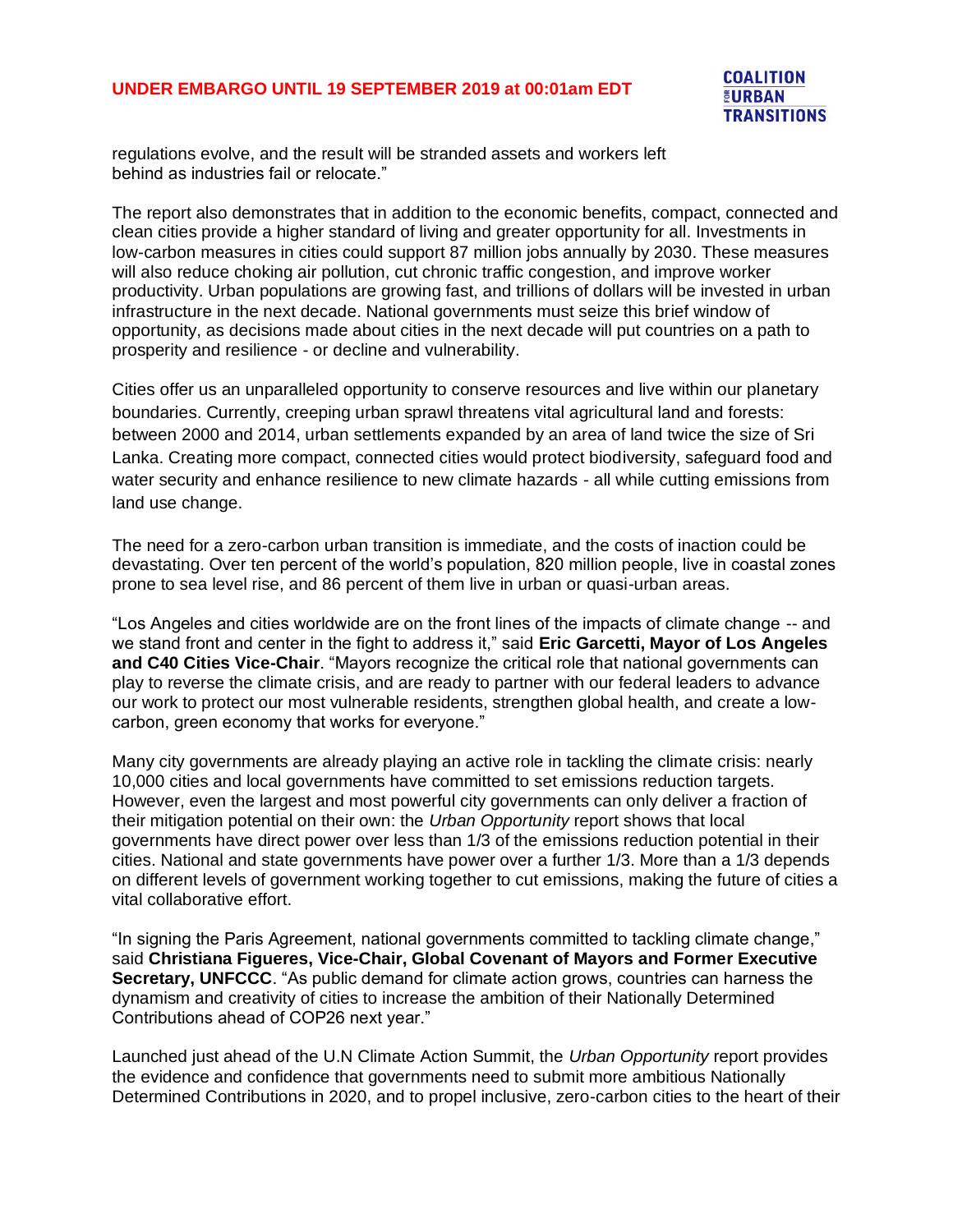### **UNDER EMBARGO UNTIL 19 SEPTEMBER 2019 at 00:01am EDT**

**COALITION EURBAN TRANSITIONS** 

national development strategies. Worldwide, fewer than two in five countries have an explicit national strategy for cities, and only seven countries currently have both a National Urban Policy and a Nationally Determined Contribution that specifically address climate mitigation in cities.

"Tackling the climate crisis and securing economic prosperity is possible.'' said **Svenja Schulze, Federal Minister of the Environment, Nature Conservation and Nuclear Safety, Federal Republic of Germany**. "Sustainable, resilient cities will play a key role. But local governments cannot drive the zero-carbon transition on their own. Strong support of national governments is essential to unleash the full transformative potential of cities and towns."

This report offers case studies from around the world where national and local governments have worked together to rapidly and profoundly transform their cities for the better within two or three decades, including: Chile, China, Colombia, Denmark, Germany, India, Indonesia, Namibia, Rwanda and South Korea.

This report also presents **six key priorities** for actions that national governments can take to seize this opportunity:

- 1. **Develop an overarching strategy to deliver shared prosperity while reaching netzero emissions – and place cities at its heart,** which can guide all line ministries to incorporate urban development into their approach, de-risk low-carbon investment by providing clear signals to private actors, and empower local governments to go farther and faster.
- 2. **Align national policies behind compact, connected, clean cities.** Examples include removing land use and building regulations that limit higher, liveable density; banning the sale of fossil fuel-powered vehicles; and adopting green alternatives to steel and cement.
- 3. **Fund and finance sustainable urban infrastructure.** Examples include eliminating subsidies for fossil fuels and establishing a carbon price of US\$50–100 per tonne to sharpen investment incentives; reforming land and property taxes; and shifting national transport budgets from road-building to public and active transport.
- 4. **Coordinate and support local climate action in cities.** Examples include authorising local governments to introduce climate policies and plans that are more ambitious than national policies; and allocating at least one third of national R&D budgets to support cities' climate priorities.
- 5. **Build a multilateral system that fosters inclusive, zero-carbon cities.** Examples include placing cities at the heart of enhanced Nationally Determined Contributions in 2020 and 2025 and ensuring that all international development assistance is aligned with national urban strategies compatible with the Paris Agreement and the 2030 Agenda for Sustainable Development.
- 6. **Proactively plan for a just urban transition.** Examples include using revenues from carbon taxes or fossil fuel subsidy reform to compensate those who bear the costs of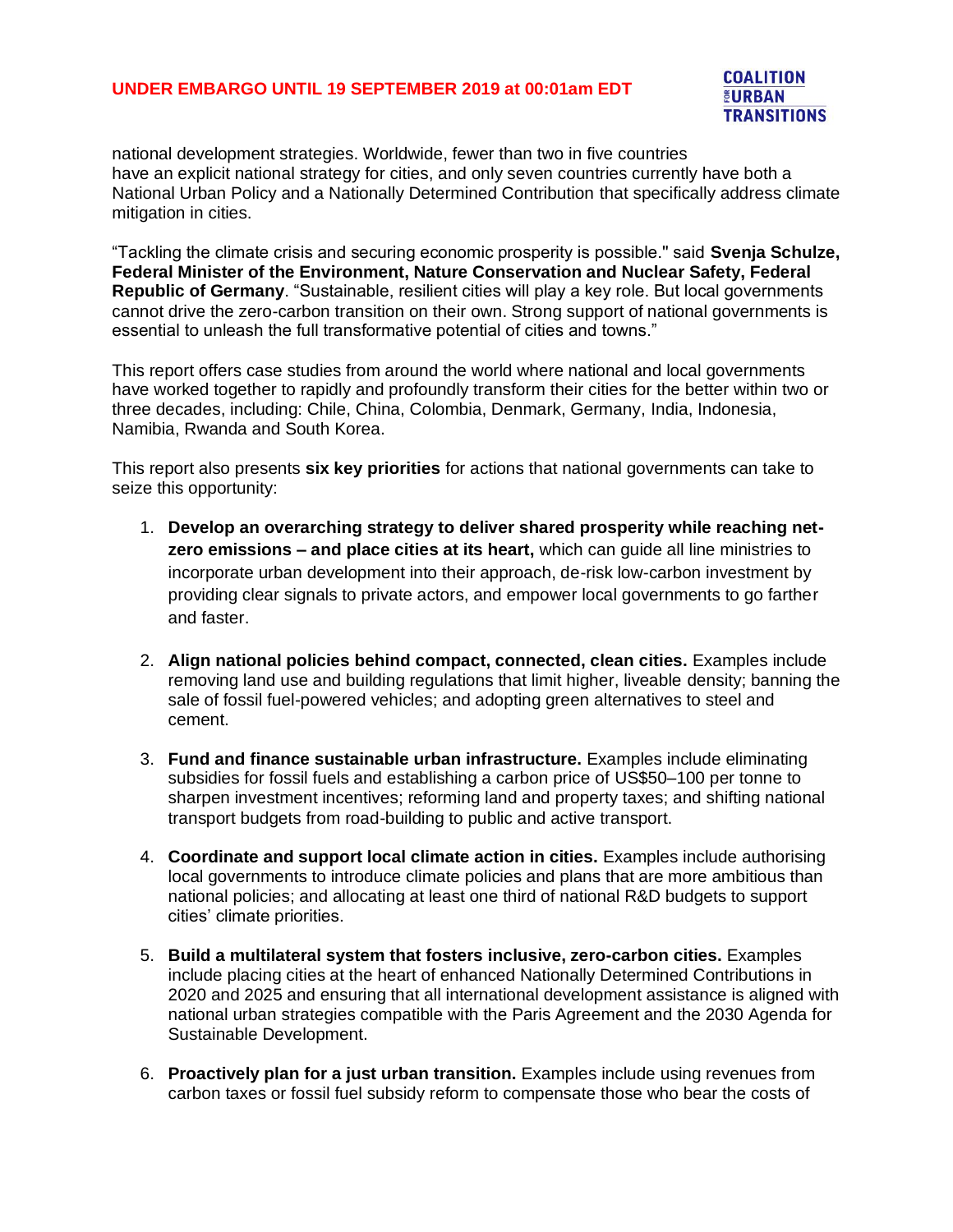# **UNDER EMBARGO UNTIL 19 SEPTEMBER 2019 at 00:01am EDT**



climate action; supporting community-led upgrading of informal settlements to reduce poverty and enhance climate resilience; and anticipating, protecting and supporting the workforce of the future, including by developing transition plans for fossil fuel-based workers and industries.

A full list of the report recommendations for national governments can be found here: [https://urbantransitions.global/wp-content/uploads/2019/09/Climate-Emergency-Urban-](https://urbantransitions.global/wp-content/uploads/2019/09/Climate-Emergency-Urban-Opportunity-Priorities-for-National-Governments-FINAL.pdf)[Opportunity-Priorities-for-National-Governments-FINAL.pdf](https://urbantransitions.global/wp-content/uploads/2019/09/Climate-Emergency-Urban-Opportunity-Priorities-for-National-Governments-FINAL.pdf)

A summary of key report findings can be found here: [https://urbantransitions.global/wp](https://urbantransitions.global/wp-content/uploads/2019/09/Climate-Emergency-Urban-Opportunity-Key-Messages-FINAL.pdf)[content/uploads/2019/09/Climate-Emergency-Urban-Opportunity-Key-Messages-FINAL.pdf](https://urbantransitions.global/wp-content/uploads/2019/09/Climate-Emergency-Urban-Opportunity-Key-Messages-FINAL.pdf)

The full report can be found here:<https://urbantransitions.global/urban-opportunity/>

# **About** *Climate Emergency, Urban Opportunity*

*Climate Emergency, Urban Opportunity: How national governments can secure economic prosperity and avert climate catastrophe by transforming cities* is a new report from the Coalition for Urban Transitions. The report is underpinned by a three-year research effort by a coalition of 50 of the world's foremost research institutes, networks of national and city governments, investors, infrastructure providers, strategic advisory companies, non-governmental organisations and social movements. Together, they call for national governments to prioritise compact, connected and clean cities in order to secure economic prosperity and tackle the climate crisis.

The report was released ahead of the United Nations Secretary-General's Climate Action Summit, and is a foundational document for the Summit's Infrastructure, Cities and Local Action track.

# **About the Coalition for Urban Transitions**

The Coalition for Urban Transitions is the leading global initiative initiative supporting national governments to unlock the economic power of inclusive, zero-carbon cities. The Coalition equips national governments with the evidence-based research and policy tools to prioritise more compact, connected, clean urban development. The Coalition's in-country programmes in China, Ghana, Mexico and Tanzania provide models for other countries on how to effectively develop national urban policies and infrastructure investment strategies. Founded in 2016 and guided by an Urban Leadership Council, the Coalition is comprised of 36 diverse stakeholders across five continents. A special initiative of the New Climate Economy, the Coalition is jointly managed by the World Resources Institute Ross Center and the C40 Cities Climate Leadership Group.

Follow the Coalition's work at [www.coalitionforurbantransitions.org,](http://www.coalitionforurbantransitions.org/) on [LinkedIn,](https://www.linkedin.com/company/coalitionforurbantransitions/) on [Twitter](https://twitter.com/ncecities) and [Facebook.](https://www.facebook.com/coalitionforurbantransitions)